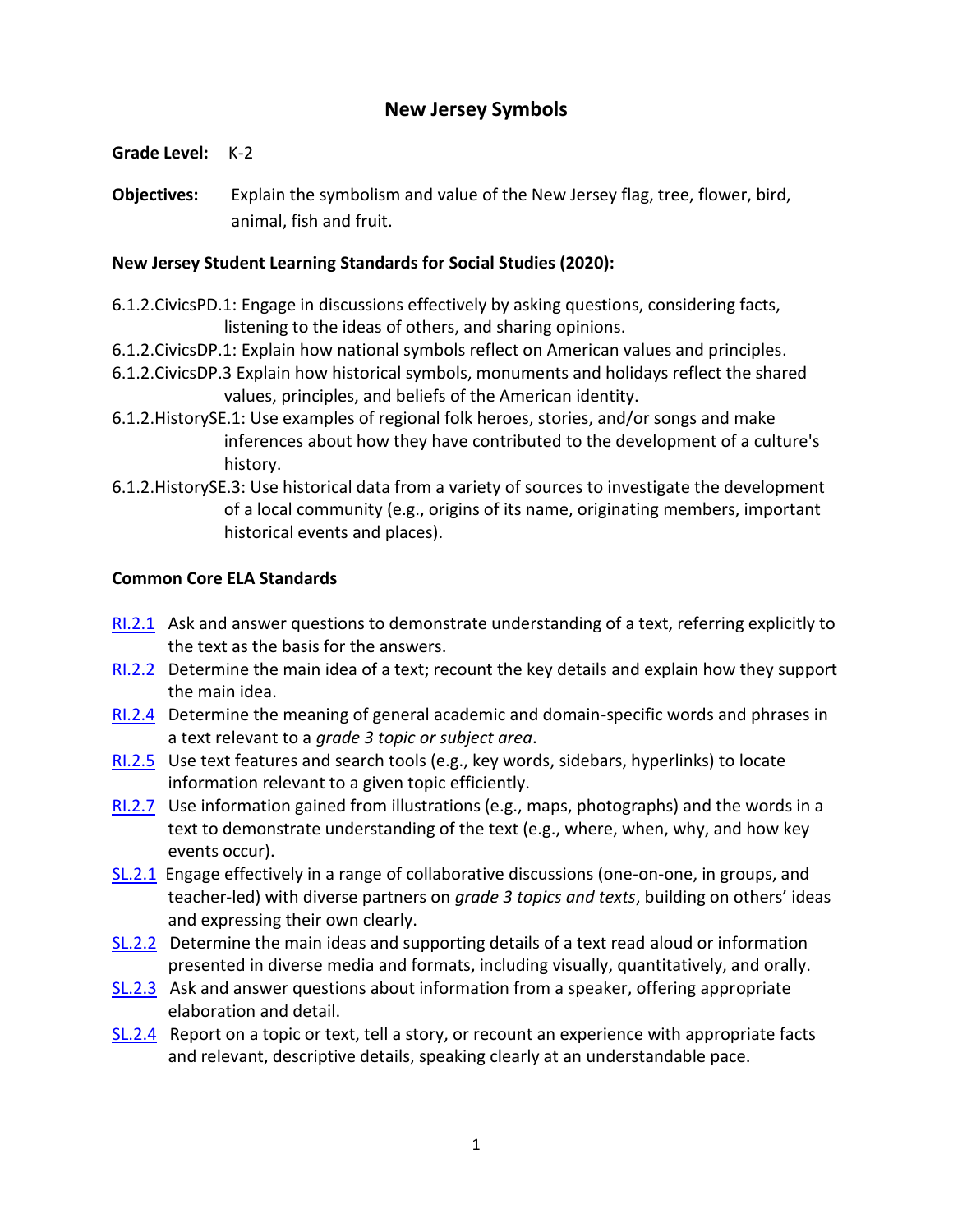## **Procedures/Activities**

What are symbols of New Jersey? Divide into groups and find out!

Have each group find out information about one of the following:

- 1. New Jersey's state flag
- 2. New Jersey's state flower
- 3. New Jersey's state tree
- 4. New Jersey's state animal
- 5. New Jersey's state bird
- 6. New Jersey's state fish
- 7. New Jersey's state fruit

Have each group share their findings with the rest of the class.

## **New Jersey's State Flag**

The New Jersey State Flag was adopted in 1896. Its official color is buff, which is a yellowish-tan color. The colors of the state flag, buff and dark blue (Jersey blue), were the colors George Washington chose for the flag of New Jersey's army regiments during the Revolutionary War. The state seal is featured on the flag. The state seal includes five symbols which are on the state flag. What are they? 1. The horse with the helmet 2. The woman with the corpucopia (Ceres) 3. The woman with the staff (Liberty) 4. The shield with three plows 5. Th scroll with :"Liberty and Propserity". What is the significance of the horse and helmet? The woman with the cornucopia? The woman with the staff? The shield with the three plows? Go to <http://www.state.nj.us/nj/about/facts/symbols/> to find out and prepare a short oral report for your class.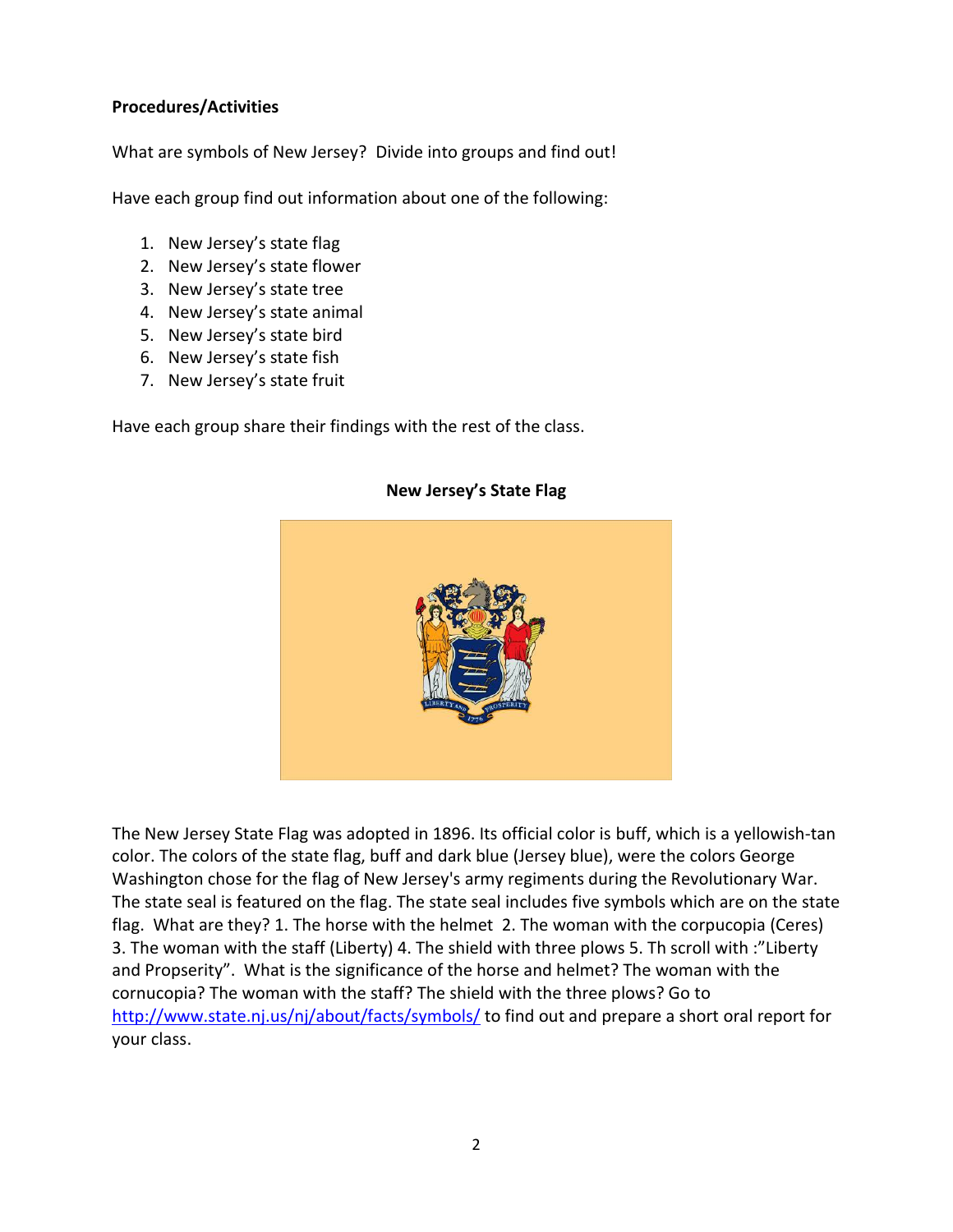# **New Jersey's State Flower: The Violet**



Why is the violet the state flower? Go to<http://www.state.nj.us/nj/about/facts/symbols/> to find out.



# **New Jersey's State Tree: The Red Oak**

Why is the red oak the state tree? Go to<http://www.state.nj.us/nj/about/facts/symbols/> to find out.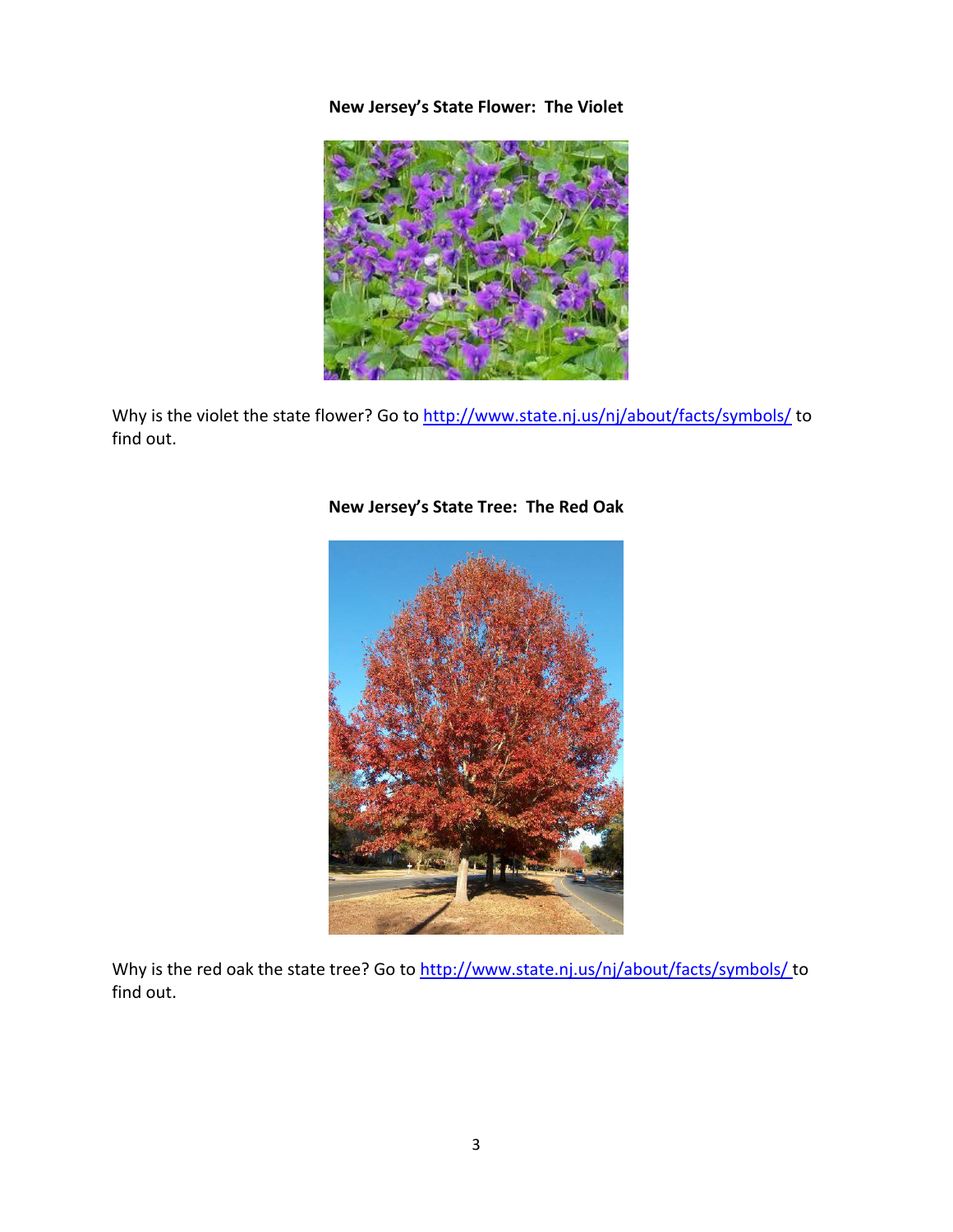# **New Jersey's State Bird: The Goldfinch**



Why is the goldfinch the state bird? Go to<http://www.state.nj.us/nj/about/facts/symbols/> to find out



# **New Jersey's State Animal: The Horse**

Why is the horse NJ's state animal? Go to<http://www.state.nj.us/nj/about/facts/symbols/> to find out



### **New Jersey's State Fish: The Brook Trout**

Why is the brook trout the state fish? Go to<http://www.state.nj.us/nj/about/facts/symbols/> to find out.